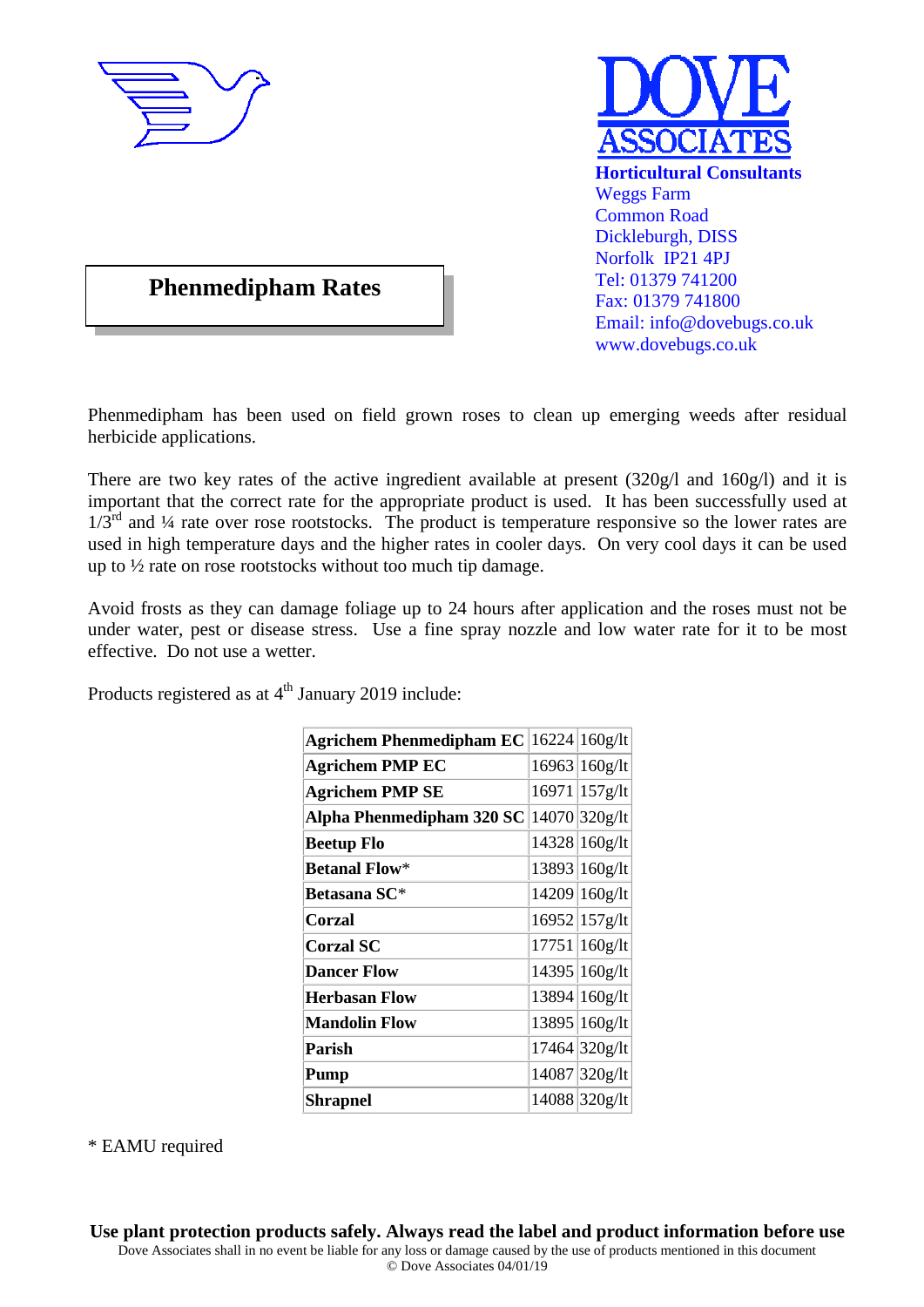#### **PLANT PROTECTION PRODUCTS REGULATIONS 2005 PLANT PROTECTION PRODUCTS REGULATIONS 2005 (NORTHERN IRELAND)**

 (All references to this legislation in this Notice of extension of approved use and in any annexes to it are to the same as amended to the date of issue of this notice).

This extension of the approved use provides for the use of the product named below in respect of crops and situations, other than those included on the product label. Such an 'an extension of use', is at all times done at the user's choosing, and the commercial risk is entirely theirs.

The conditions below are obligatory. They must be complied with when the extension of use occurs. Failure to abide by the conditions of approval may constitute a breach of that approval, and a contravention of the Plant Protection Products Regulations 2005. For the purposes of this extension of use only, the conditions and/or requirements shown below supersede any corresponding conditions and/or requirements set out on the label or otherwise provided for under the main approval which would otherwise apply.

NOTICE OF Extension of use Number: 2824 of 2008

| Level and scope:         | Notice is hereby given that the Secretary of State, in<br>exercise of the powers conferred by regulation 10 of the<br>Plant Protection Products Regulations 2005 (S.I.<br>2005/1435) ("PPPR") has given<br>an extension of the approved use of |
|--------------------------|------------------------------------------------------------------------------------------------------------------------------------------------------------------------------------------------------------------------------------------------|
| Product name:            | <b>Betanal Flow containing</b>                                                                                                                                                                                                                 |
| Active ingredient:       | 160 g / I phenmedipham                                                                                                                                                                                                                         |
| Product approval holder: | Bayer CropScience Limited (Company registration no.<br>218826)                                                                                                                                                                                 |
| Marketed by:             | Bayer CropScience Limited under MAPP Number 13893                                                                                                                                                                                              |
| <b>AS FOLLOWS:</b>       |                                                                                                                                                                                                                                                |
| USE:                     |                                                                                                                                                                                                                                                |
| Field of use:            | <b>ONLY AS A HERBICIDE</b>                                                                                                                                                                                                                     |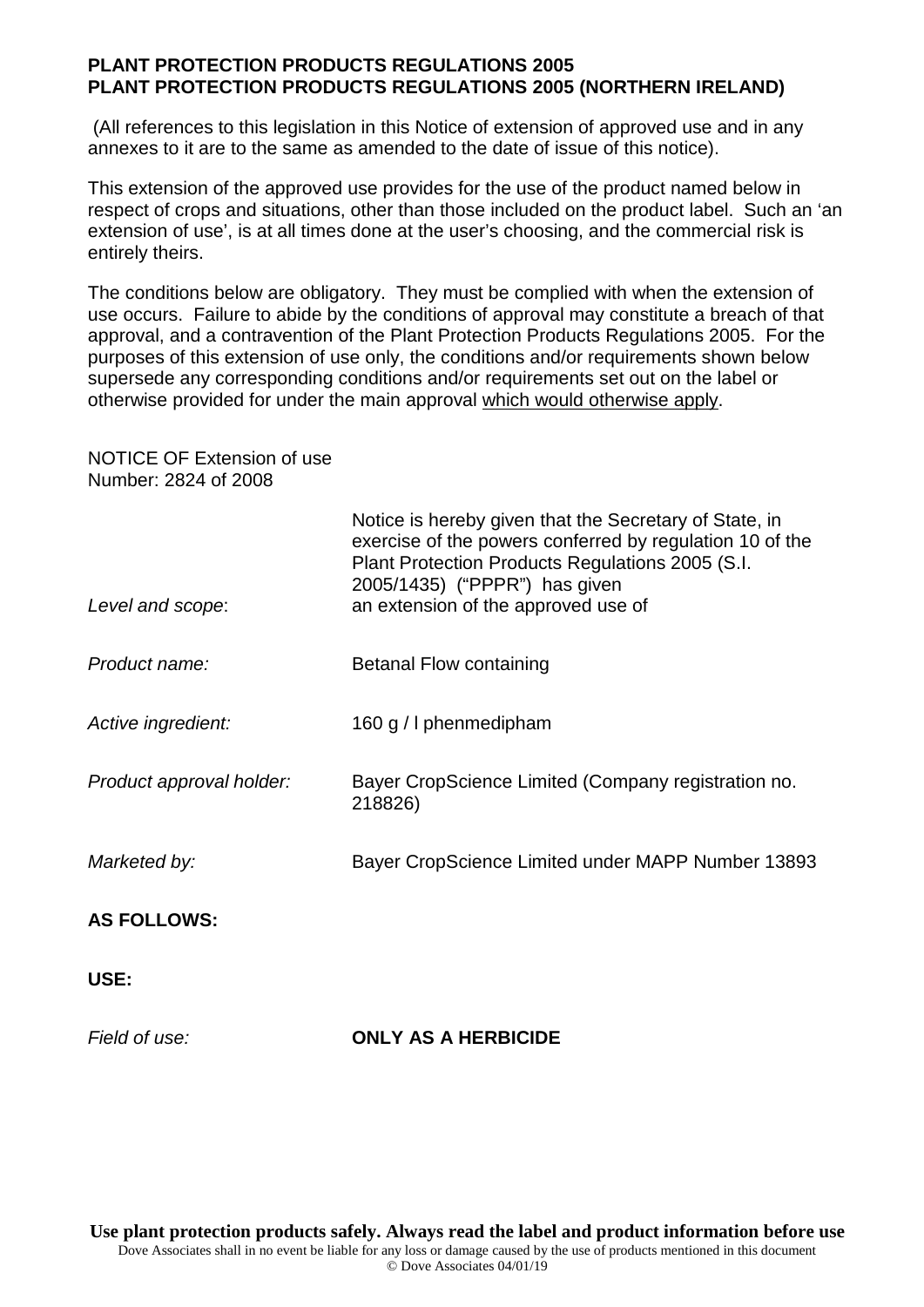| Crops/situations:                         | Maximum<br><i>individual dose: dose: (litres</i><br>(litres product / product / ha /<br>ha) | Maximum total<br>year) | Maximum<br>number of<br>treatments: |
|-------------------------------------------|---------------------------------------------------------------------------------------------|------------------------|-------------------------------------|
| Outdoor<br>ornamental plant<br>production | 2.5                                                                                         | 6                      | -                                   |

*Environmental protection:* 

(1) Since there is a risk to aquatic life from use, users not applying the statutory buffer zone must either themselves carry out or ensure that someone else has carried out a Local Environment Risk Assessment for Pesticides (LERAP) on their behalf before each spraying operation from a horizontal boom sprayer. Users must not allow direct spray from such sprayers to fall within 5m of the top of the bank of any static or flowing waterbody or within 1m of a ditch which is dry at the time of application (these distances to be measured as set out in the booklet 'Local Environment Risk Assessment for Pesticides - Horizontal Boom Sprayers' and any amendments that are made to it) unless:

(a) The LERAP indicates that a narrower buffer zone will be sufficient; and

(b) Any measures indicated by the LERAP as justifying the narrower buffer zone are complied with in full and in accordance with any conditions applicable to them.

Spray must be aimed away from water.

- (2) The results of the LERAP must be recorded in written form and must be available for a period of three years for inspection to any person entitled to exercise enforcement powers under or in connection with the Plant Protection Products Regulations 2011 or the Plant Protection Products (Sustainable Use) Regulations 2012. (An electronic record will satisfy the requirement for a written record, providing it is similarly available for inspection and can be copied).
- (3) Detailed guidance on LERAPs and how to conduct a LERAP are contained in the booklet 'Local Environment Risk Assessment for Pesticides - Horizontal Boom Sprayers', available from HSE Chemicals Regulation Directorate's website. All LERAPs must be carried out in accordance with this Guidance and any amendments that are made to it.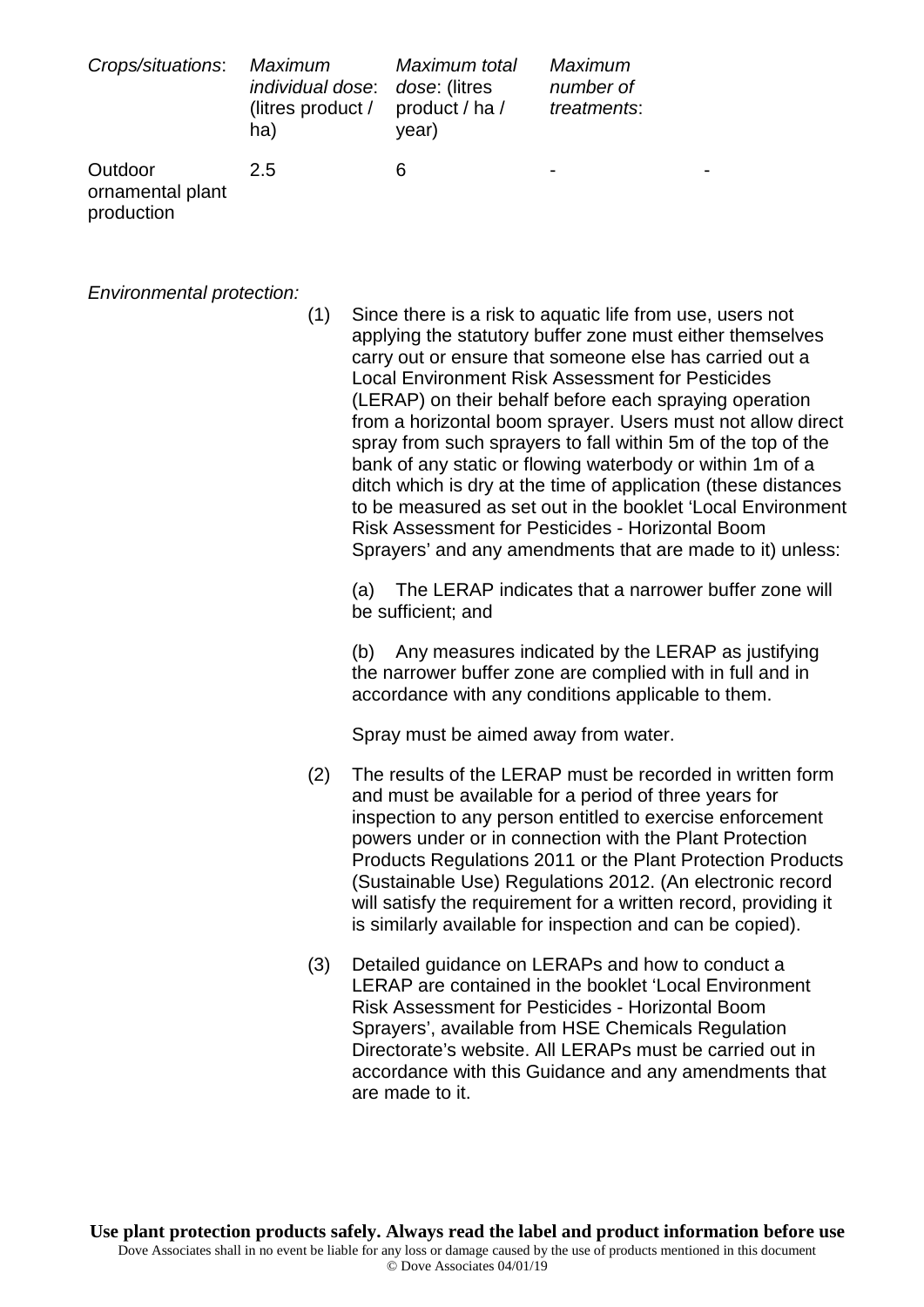- (1) This product must only be applied in accordance with the terms of this approval, the product label and/or leaflet and any additional guidance on extensions of use.
- (2) This product must only be applied in accordance with the terms of this Extension of Authorisation, the product label and/or leaflet and any additional guidance on extensions of use.
- (3) This product qualifies for inclusion within the Local Environment Risk Assessment for Pesticides (LERAP) scheme. Before each spraying operation from a horizontal boom sprayer, either a LERAP must be carried out in accordance with the 'Local Environment Risk Assessment for Pesticides Horizontal Boom Sprayers' booklet available from the HSE Chemicals Regulation Directorate's website or the statutory buffer zone must be maintained. The results of the LERAP must be recorded and kept available for three years.
- (4) The seed or any part of treated plants must not be used for human or animal food or feed.

0. JR

Signed by: Wendy Woodfine Signing time: Thursday, May 30 2013, 13:53:4 GMT Location: CRD York Reason to sign: For the Health and Safety Executive HSE Digital Signature

Date of issue: 30 May 2013

Date of expiry: the final expiry date of use for the authorised product (unless otherwise stated)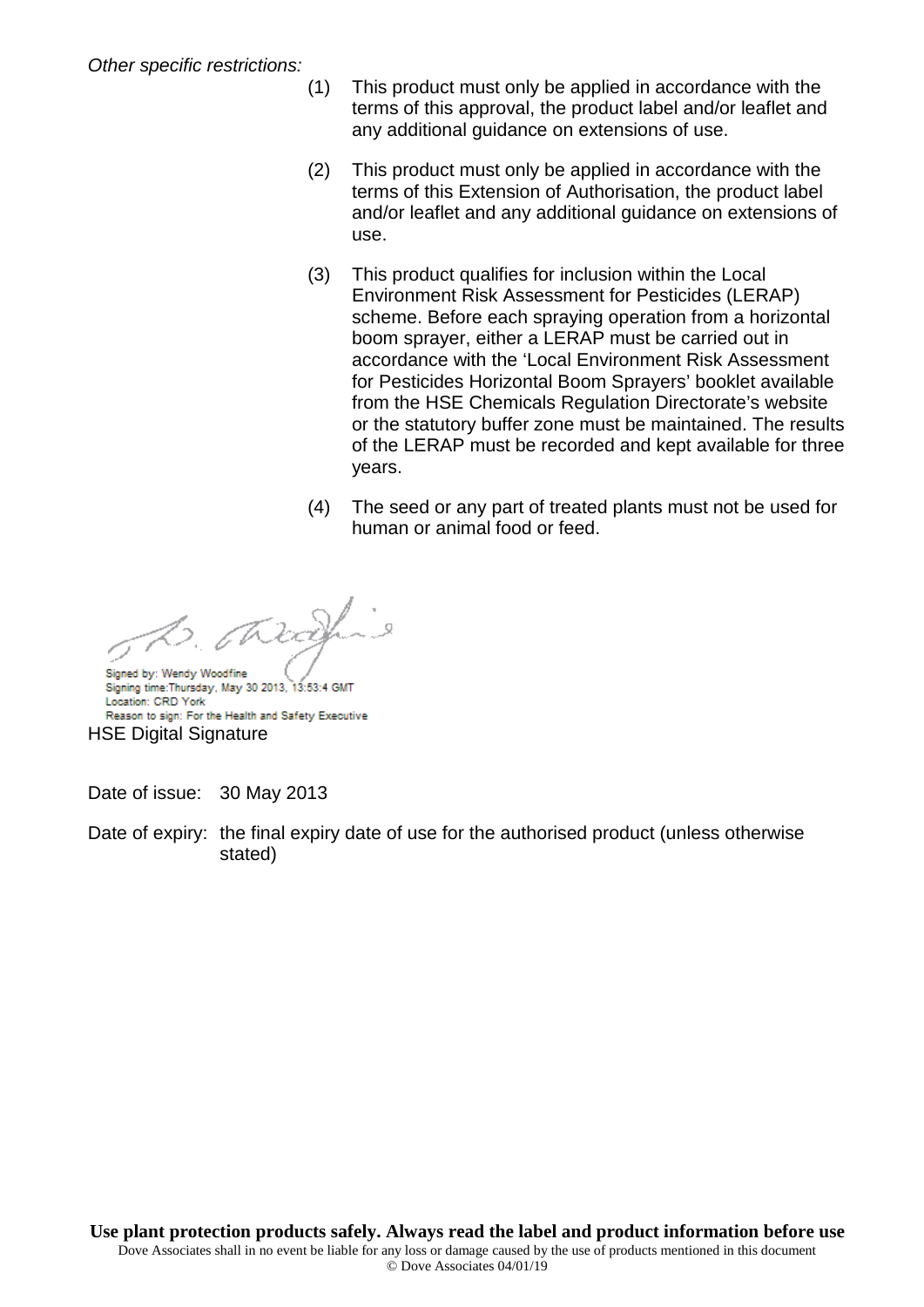### **EXPLANATORY NOTES**

- 1. This Notice of Extension of use is number 2824 of 2008.
- 2. This notice will be published on the website of the Chemicals Regulation Directorate of the HSE.
- 3. Application Reference Number: COP 2008/01648 PP

#### **ADVISORY INFORMATION**

This Extension to Authorisation relates to the use of 'Betanal Flow' (M13893) on the above crops which were formerly approved under the Long Term Arrangements for Extension of Use. This notice sets out the full conditions of the agreed extrapolation.

This authorisation has been re-issued to amend the expiry date in line with the parent authorisation.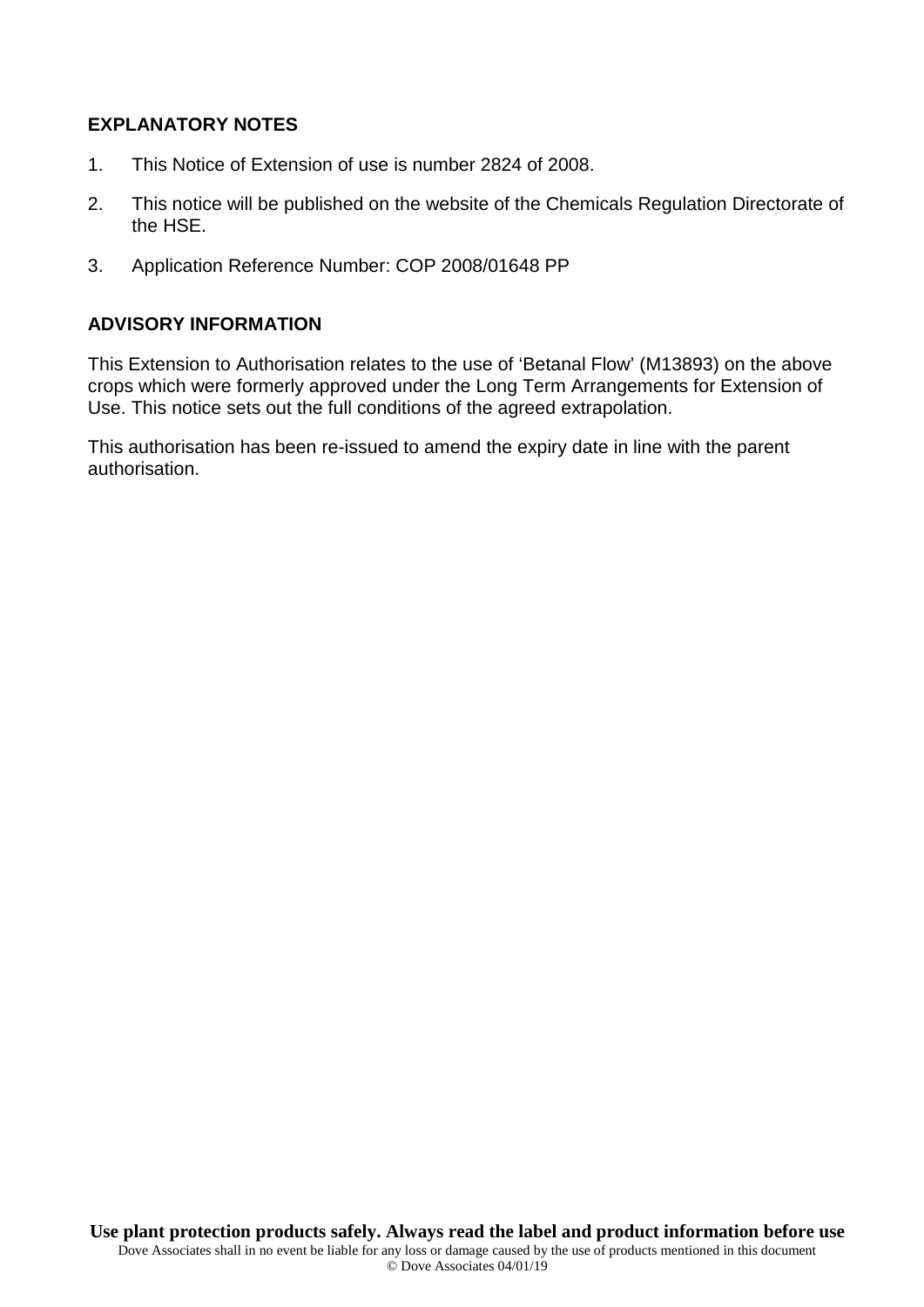## **EXTENSION OF AUTHORISATION FOR A MINOR USE OF A PLANT PROTECTION PRODUCT**

## **PLANT PROTECTION PRODUCTS REGULATION (EC) No. 1107/2009**

| Product name:                         | Betasana SC                                        |
|---------------------------------------|----------------------------------------------------|
| Active ingredient:                    | 160 g / I phenmedipham                             |
| MAPP number:                          | 14209                                              |
| Product authorisation holder:         | UPL Europe Ltd (Registered Company no. 2844616)    |
| Marketing company:                    | <b>UPL Europe Ltd</b>                              |
| This Extension of authorisation ends: | on the final expiry date of use for the authorised |

If the authorisation of the above product is withdrawn or amended before the end date above, this Extension of authorisation will end on the same date as the authorisation for the product. This Extension of authorisation will be withdrawn or amended before its end date if a decision is taken to withdraw or amend this Extension of authorisation under Regulation (EC) No 1107/2009 on any other grounds.

product (unless otherwise stated)

Extent of authorisation: United Kingdom

This extension of authorisation for minor uses applies to all UK parallel trade products issued under Article 52 of Regulation (EC) No 1107/2009 for which Betasana SC with MAPP 14209 is the reference product.

Signed by: Wayne McLeod Signing time:Tuesday, August 4 2015, 12:57:20 GMT Location: CRD York Reason to sign: For the Health and Safety Executive HSE Digital Signature

This and the attached Appendices 1 and 2 are signed by the Health and Safety Executive ("HSE") for and on behalf of the Secretary of State, the Welsh Ministers, the Scottish Ministers and the Department of Agriculture and Rural Development in Northern Ireland.

Date of issue: 4 August 2015

## **EXPLANATORY NOTES**

4. This is Extension of authorisation number 2050 of 2015.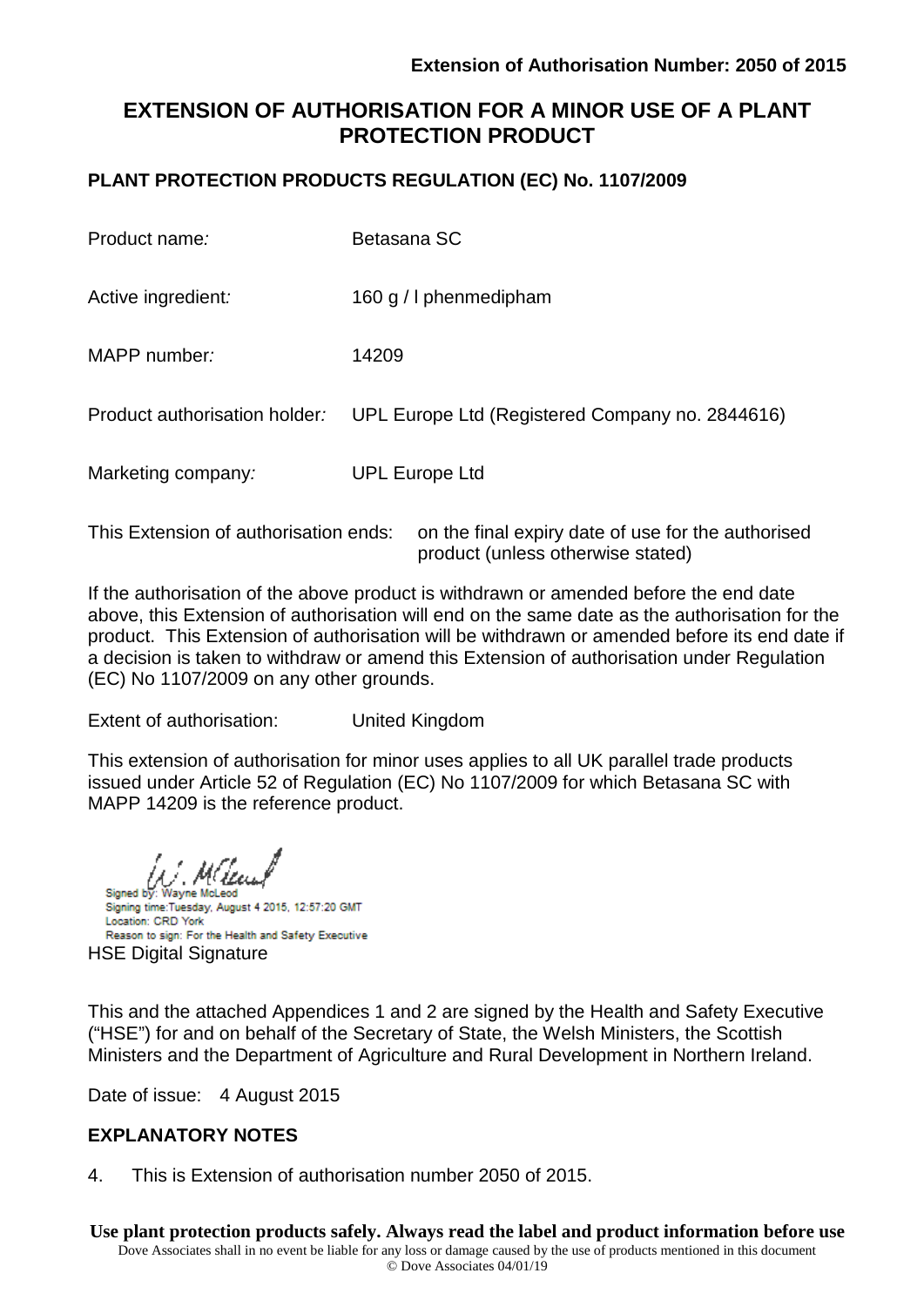- 5. This Extension of authorisation will be published on the website of the Chemicals Regulation Directorate of the HSE.
- 6. Application reference number: COP 2015/00876
- 7. Persons using the product to which this Extension of authorisation applies should acquaint themselves with and observe all requirements contained in the Regulation (EC) No 1107/2009, including the duty on the holder of any Extension of authorisation to notify information on potentially dangerous effects, a contravention of which is a criminal offence under those Regulations.
- 8. Neither the efficacy nor the phytotoxicity of the product for which this Extension of authorisation has been granted has been assessed and, as such, the user bears the risk in respect of failures concerning its efficacy and phytotoxicity.

## **ADVISORY INFORMATION**

This Extension of Authorisation relates to the use of 'Betasana SC' (M14209) The use is only authorised on outdoor field grown ornamental plants and does not cover protected crops nor container grown ornamental plant production

This Extension of Authorisation relates to the use of 'Betasana SC' (M14209) as a herbicide for the control of: Black Bindweed (Fallopia Convolvulus ), Common Chickweed (Stellaria Media), Fat Hen (Chenopodium Album) , Field Pansy, Field Penny-Cress, Knotgrass And Scentless Mayweed on ornamental plant production in a minimum of 200 liters of water per hectare.

IMPORTANT: When applying this product under the terms of this Extension of Authorisation, comply with any resistance guidance or restrictions stated on the product label.

Total reliance on one pesticide will hasten the development of resistance. Pesticides of different chemical types or alternative control measures should be included in the planned programme. Alternating with different modes of action is a recognised anti-resistance strategy.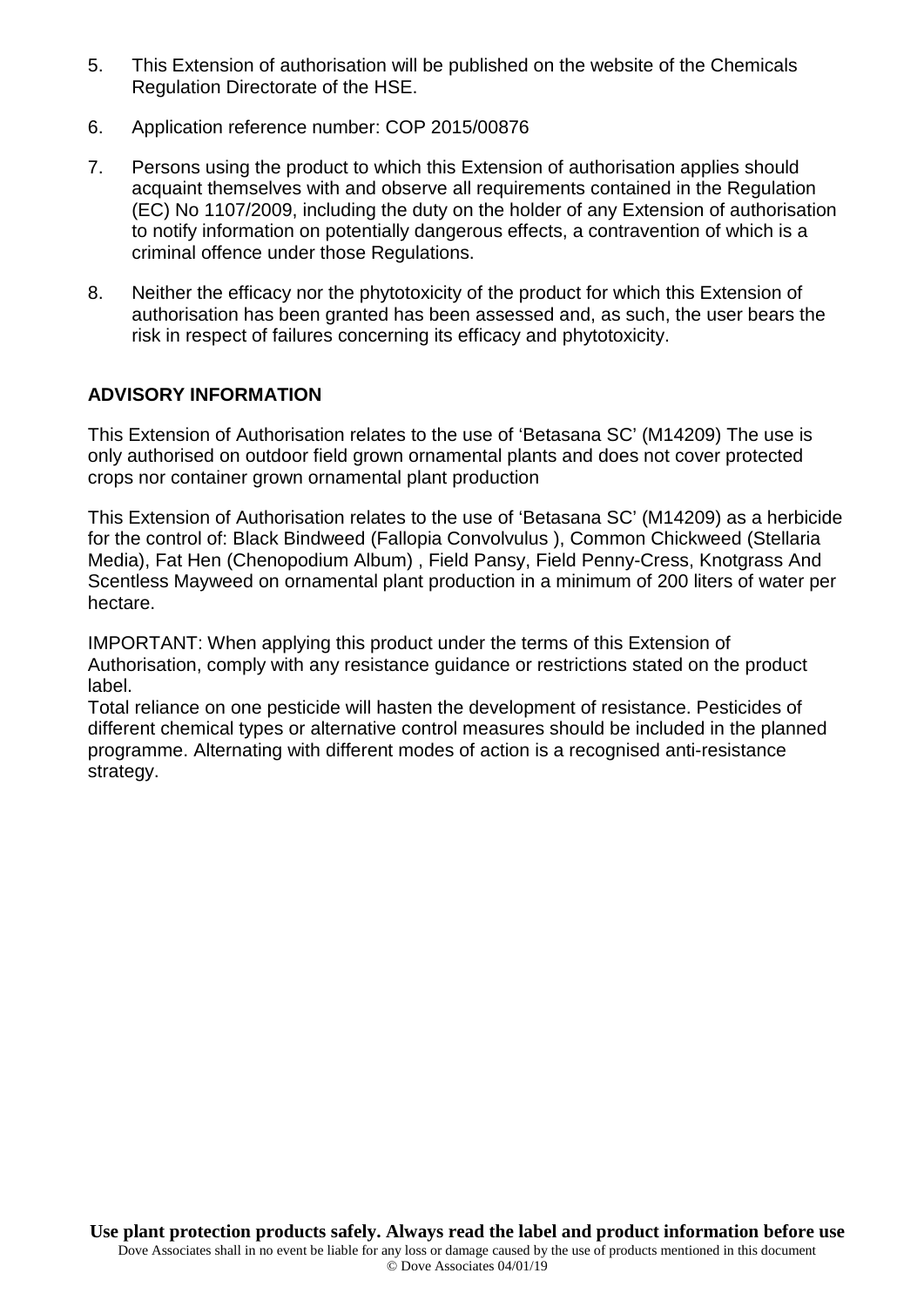## **APPENDIX 1: CONDITIONS OF EXTENSION OF AUTHORISATION**

The conditions below are obligatory. They must be complied with when the Extension of authorisation occurs. Failure to comply with the following conditions will result in the withdrawal or amendment of the Extension of authorisation under Regulation (EC) No 1107/2009 and may result in other enforcement action, including prosecution. For the purposes of this Extension of authorisation only, the conditions and/or requirements shown below supersede any corresponding conditions and/or requirements set out on the label or otherwise provided for under the product authorisation **which would otherwise apply**.

#### **Use:**

| Field of use:                             | <b>ONLY AS A HERBICIDE</b>                              |     |                                                                                                                                                                |                                                                                                                                                                                                                                                                                                                                                                                                                                                                                                                                                                                                                                     |                                |  |
|-------------------------------------------|---------------------------------------------------------|-----|----------------------------------------------------------------------------------------------------------------------------------------------------------------|-------------------------------------------------------------------------------------------------------------------------------------------------------------------------------------------------------------------------------------------------------------------------------------------------------------------------------------------------------------------------------------------------------------------------------------------------------------------------------------------------------------------------------------------------------------------------------------------------------------------------------------|--------------------------------|--|
| User:                                     | Professional                                            |     |                                                                                                                                                                |                                                                                                                                                                                                                                                                                                                                                                                                                                                                                                                                                                                                                                     |                                |  |
| Crops/situations:                         | Maximum<br>individual dose:<br>(litres product /<br>ha) |     | Maximum total<br>dose:                                                                                                                                         | Maximum<br>number of<br>treatments: (per<br>crop)                                                                                                                                                                                                                                                                                                                                                                                                                                                                                                                                                                                   | Latest time of<br>application: |  |
| Outdoor<br>ornamental plant<br>production | 3                                                       |     |                                                                                                                                                                |                                                                                                                                                                                                                                                                                                                                                                                                                                                                                                                                                                                                                                     | $\overline{2}$                 |  |
| <b>Operator Protection:</b>               |                                                         | (1) |                                                                                                                                                                | Engineering control of operator exposure must be used<br>where reasonably practicable in addition to the following<br>personal protective equipment:                                                                                                                                                                                                                                                                                                                                                                                                                                                                                |                                |  |
|                                           |                                                         |     | Operators must wear suitable protective clothing<br>(coveralls), suitable protective gloves and face<br>protection (faceshield) when handling the concentrate. |                                                                                                                                                                                                                                                                                                                                                                                                                                                                                                                                                                                                                                     |                                |  |
|                                           |                                                         | (2) |                                                                                                                                                                | However, engineering controls may replace personal<br>protective equipment if a COSHH assessment shows that<br>they provide an equal or higher standard of protection.                                                                                                                                                                                                                                                                                                                                                                                                                                                              |                                |  |
| Environmental protection:                 |                                                         | (4) |                                                                                                                                                                | Since there is a risk to aquatic life from use, users not<br>applying the statutory buffer zone must either themselves<br>carry out or ensure that someone else has carried out a<br><b>Local Environment Risk Assessment for Pesticides</b><br>(LERAP) on their behalf before each spraying operation<br>from a horizontal boom sprayer. Users must not allow direct<br>spray from such sprayers to fall within 5m of the top of the<br>bank of any static or flowing waterbody or within 1m of a<br>ditch which is dry at the time of application (these distances<br>to be measured as set out in the booklet 'Local Environment |                                |  |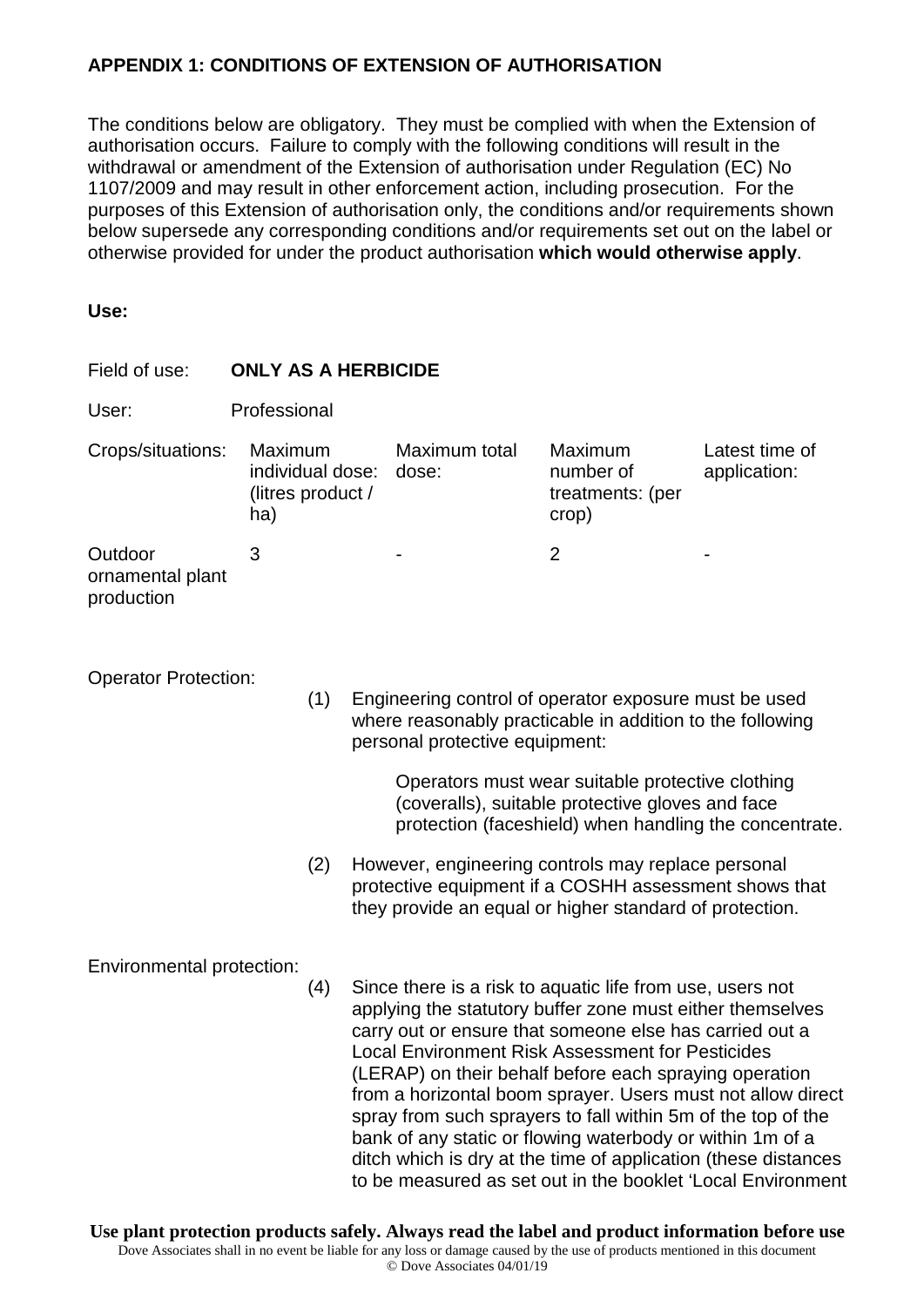Risk Assessment for Pesticides - Horizontal Boom Sprayers' and any amendments that are made to it) unless:

(a) The LERAP indicates that a narrower buffer zone will be sufficient; and

(b) Any measures indicated by the LERAP as justifying the narrower buffer zone are complied with in full and in accordance with any conditions applicable to them.

Spray must be aimed away from water.

Spray from hand-held sprayers must not be allowed to fall within 1 m of the top of the bank of a static or flowing waterbody. Spray must be aimed away from water.

- (5) The results of the LERAP must be recorded in written form and must be available for a period of three years for inspection to any person entitled to exercise enforcement powers under or in connection with the Plant Protection Products Regulations 2011 or the Plant Protection Products (Sustainable Use) Regulations 2012. (An electronic record will satisfy the requirement for a written record, providing it is similarly available for inspection and can be copied).
- (6) Detailed guidance on LERAPs and how to conduct a LERAP are contained in the booklet 'Local Environment Risk Assessment for Pesticides - Horizontal Boom Sprayers', available from HSE Chemicals Regulation Directorate's website. All LERAPs must be carried out in accordance with this Guidance and any amendments that are made to it.

Other specific restrictions:

- (5) This product must only be applied in accordance with the terms of this extension of authorisation, the product label and/or leaflet and any additional guidance on extensions of authorisation.
- (6) This product qualifies for inclusion within the Local Environment Risk Assessment for Pesticides (LERAP) scheme. Before each spraying operation from a horizontal boom sprayer, either a LERAP must be carried out in accordance with the 'Local Environment Risk Assessment for Pesticides Horizontal Boom Sprayers' booklet available from the HSE Chemicals Regulation Directorate's website or the statutory buffer zone must be maintained. The results of the LERAP must be recorded and kept available for three years.